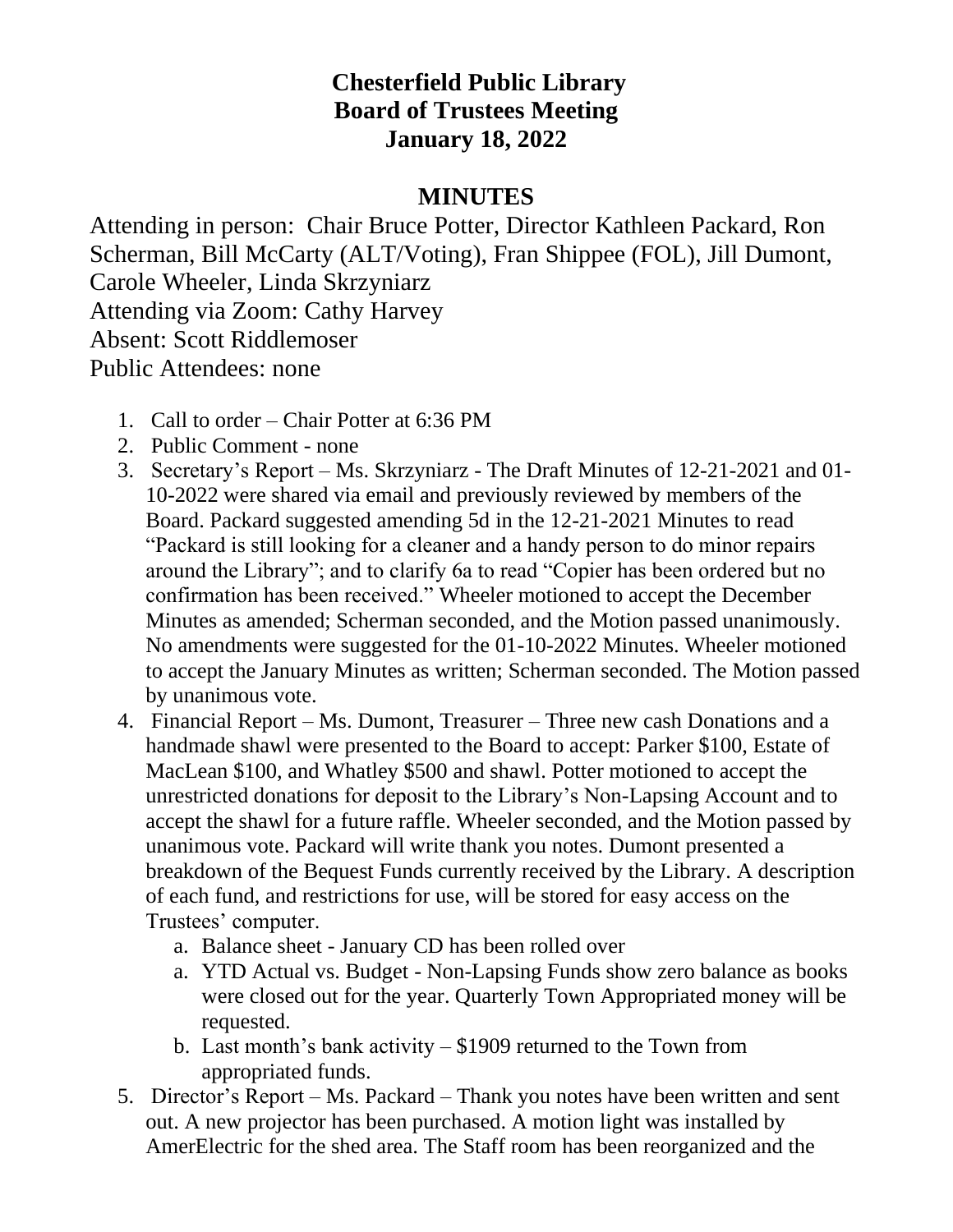project continues. Seven people attended the virtual program for genealogy. The Winter Reading Challenge has begun and a Blind Book Date program has started to run through February. The Library will be celebrating children's authors and illustrators week in February.

- 6. Old Business
	- a. HEPA Filters McCarty purchased 3 air filters. One is installed in the Staff room and the others are positioned in the front and back of the library.
	- b. End of the year purchases are complete.
- 7. New Business
	- a. Vacant Staff Position Russell is returning to 28 hours/week. Packard presented a Temporary Employee Agreement for a Librarian/Staff 1 open position that she would like to fill. The employee would work a maximum of 19 hours, at \$15/hour, with no paid vacation time for the first year. A holiday benefit of 4 hours would be paid if working, and 4-hour shifts would be the minimum scheduled. The contract would include flexibility for additional coverage, when necessary, one scheduled Saturday a month, and average 15-16 hours/week. Potter suggested adding the following wording to the contract: Vacation time is accrued using average hours worked. Vacation time and sick time will be pro-rated as earned in a calendar year January 1 to December 31. Employee will accrue vacation time in the first year, but vacation time will not be available for use until January 1 of the following year. All vacation time is subject to approval of the Director. After discussion, Potter motioned to accept the Temporary Employee Agreement V3 as amended and fill the position as presented; Wheeler seconded, and the Motion passed unanimously.
	- b. A Motion was made by Potter, seconded by Scherman, to seal the Minutes of the November 15, 2021 Non-Public Session because it was determined that divulgence of this information would affect adversely the reputation of any person other than a member of this Board. The Motion passed by unanimous vote.
	- c. Holiday Schedule Veterans' Day is listed as a paid holiday in the current Personnel Policy. Packard recommended the Board make the Saturday after Veterans' Day a day of observance for Staff. The Trustees agreed. Potter motioned to close the Library on November 12, 2021 in observance of Veterans' Day; Wheeler seconded, and the Motion passed.
- 8. Summary of decisions made
	- a. Donations to the Library were accepted by the Trustees.
	- b. An amended Temporary Employee Agreement V3 was approved.
	- c. A Library open position will be filled.
	- d. Non-Public Session Minutes from 11/15/2021 were sealed.
- 9. Assignments for next meeting
	- a. Packard will send thank you notes.
	- b. Packard and Potter will rewrite the Temporary Employee Agreement V3.